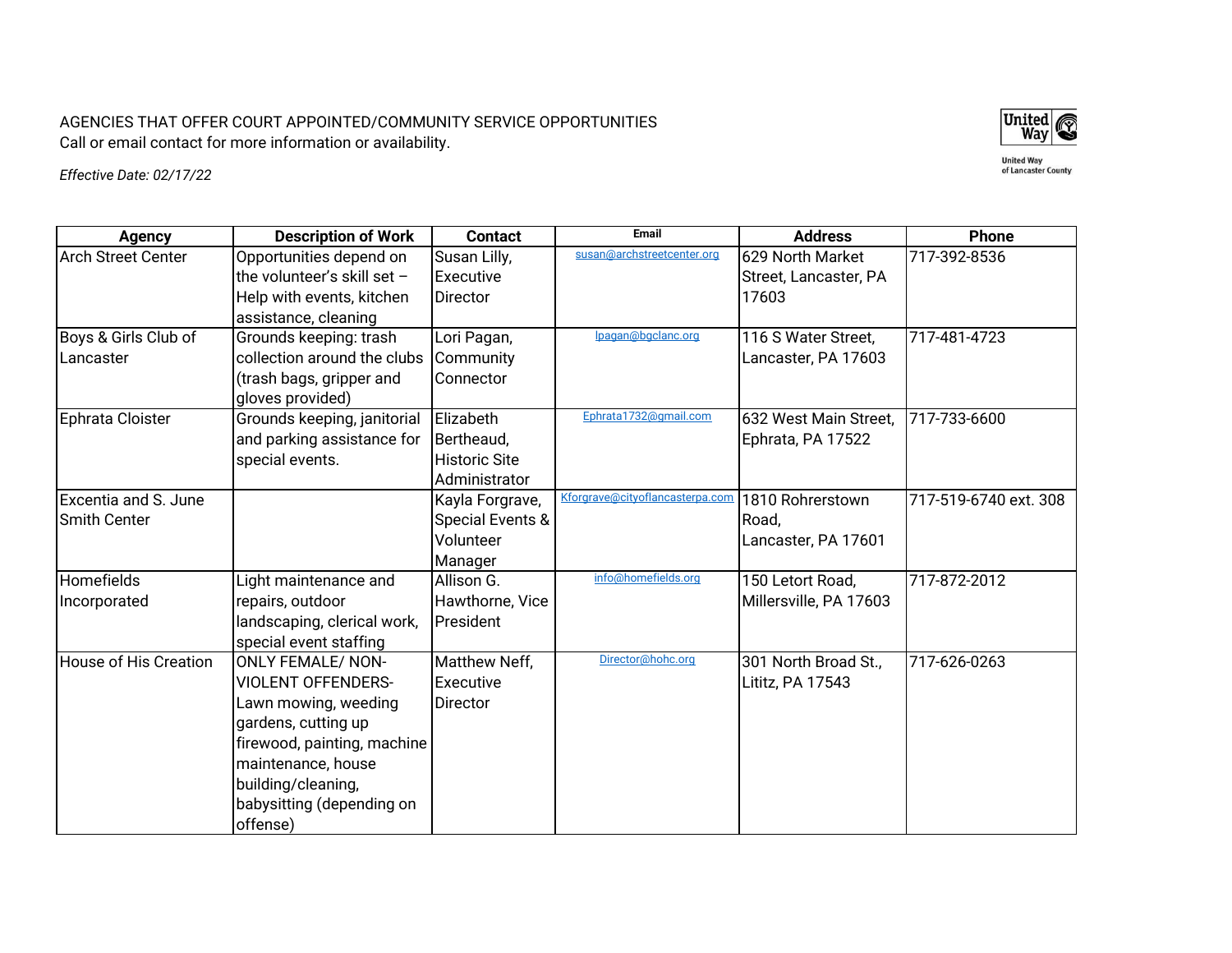| Lancaster Lebanon                                | 1. Construction:                     | Victoria Schmidt,       | Victoria@llhfh.org                 | 443 Fairview Ave,    | 717-293-0250          |
|--------------------------------------------------|--------------------------------------|-------------------------|------------------------------------|----------------------|-----------------------|
| <b>Habitat for Humanity</b>                      | Wednesday - Saturday                 | ReStore                 |                                    | Lancaster, PA, 17603 |                       |
|                                                  | 8:15am - 3:15 weekly (both Volunteer |                         |                                    | or ReStore: 155      |                       |
|                                                  | in Lancaster and in                  | Coordinator             |                                    | Independence Ct.     |                       |
|                                                  | Lebanon) 2. ReStore:                 | Audrey Lilley,          |                                    | Lancaster, PA, 17602 |                       |
|                                                  | Tuesday - Friday 9am -               | Volunteer               |                                    | Lancaster, PA 17603  |                       |
|                                                  | 4pm and Saturdays 9am -              | <b>Services</b>         |                                    |                      |                       |
|                                                  | 3pm                                  | Manager                 |                                    |                      |                       |
| <b>Lancaster City Housing</b>                    | Painting, cleaning, and              | Jamie                   | housing.info@lchapa.com            | 325 Church Street,   | 717-397-2835, ext.    |
| Authority                                        | picking up little at public          | Drawbaugh,              |                                    | Lancaster, PA 17602  | 3020                  |
|                                                  | housing developments                 | <b>Housing Director</b> |                                    |                      |                       |
|                                                  |                                      |                         |                                    |                      |                       |
| Lancaster Family YMCA Cleaning/organizing,       |                                      | Emily Stednick,         | jdrawbaugh@lchapa.com              | 252 Harrisburg       | 717-393-9622          |
|                                                  | clerical work as needed.             | Human                   |                                    | Avenue,              |                       |
|                                                  | *Note: Volunteer                     | Resources               |                                    | Lancaster, PA 17603  |                       |
|                                                  | opportunities at all four            | Director                |                                    |                      |                       |
|                                                  | YMCA branches in                     |                         |                                    |                      |                       |
|                                                  | Lancaster County -                   |                         |                                    |                      |                       |
|                                                  | Lancaster City, Lampeter-            |                         |                                    |                      |                       |
|                                                  | Strasburg, New Holland,              |                         |                                    |                      |                       |
|                                                  | and Camp Shand.                      |                         |                                    |                      |                       |
| Lancaster Public Library Shelving library books. |                                      | Leigh Kaliss,           | Lkaliss@lancasterpubliclibrary.org | 125 N. Duke Street.  | 717-394-2651 ext. 273 |
|                                                  | Note: Can only take people           | Community               |                                    | Lancaster, PA 17602  |                       |
|                                                  | who need 40+ hours; must             | Engagement              |                                    |                      |                       |
|                                                  | have interview, criminal             | Manager                 |                                    |                      |                       |
|                                                  | record check and child               |                         |                                    |                      |                       |
|                                                  | abuse history clearance;             |                         |                                    |                      |                       |
|                                                  | cannot complete more than            |                         |                                    |                      |                       |
|                                                  | 4 hours/week                         |                         |                                    |                      |                       |
| <b>Lancaster Recreation</b>                      | Volunteer Hours between              | Susan Davis,            | sdavis@lancasterrec.org            | 525 Fairview Avenue, | 717-392-2115 ext 151  |
| Commission                                       | 8:30am-4:40pm. Assist                | Director of             |                                    | Lancaster, PA 17603  |                       |
|                                                  | with the senior cecnter              | Senior                  |                                    |                      |                       |
|                                                  | activities (8:30am-1pm).             | Recreation              |                                    |                      |                       |
|                                                  | Cleaning.                            |                         |                                    |                      |                       |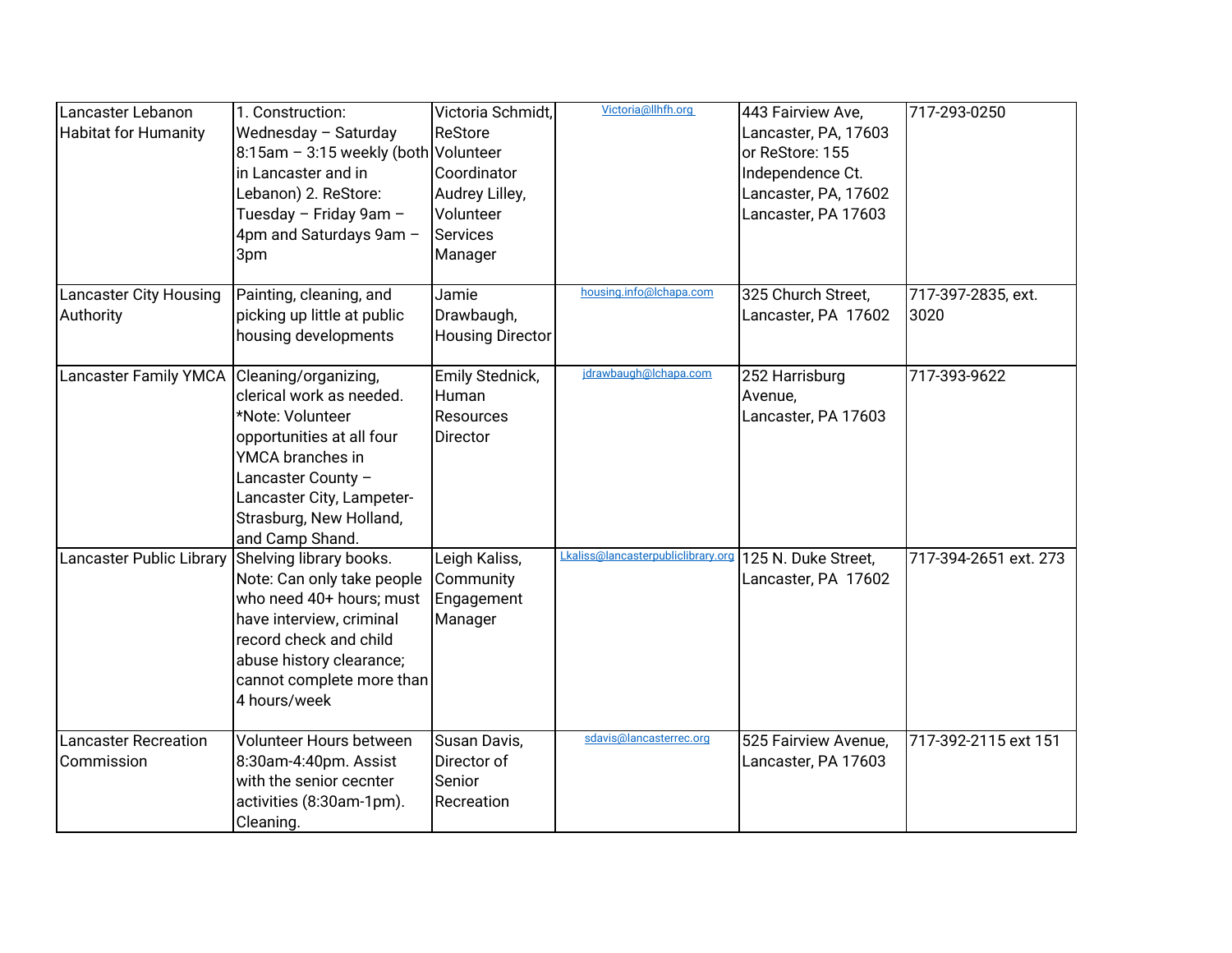| Lititz recCenter                                    | Cleaning, outdoor yardwork, Emma Guinter,<br>special event support,<br>small maintenance work                                                                                                                      | Membership<br>Director                                   | EmmaGuinter@lititzrec.com                  | 301 W Maple Street,<br>Lititz, PA 17543            | 717-626-5096          |
|-----------------------------------------------------|--------------------------------------------------------------------------------------------------------------------------------------------------------------------------------------------------------------------|----------------------------------------------------------|--------------------------------------------|----------------------------------------------------|-----------------------|
| Meals on Wheels of<br>Lancaster                     | Kitchen opportunities<br>available, M-Fri, 6-2:30pm,<br>Driving/Delivery<br>opportunities, M-Fri, 10-<br>12:30pm, Limited admin<br>opportunities, times vary.<br>Open orientations weekly<br>on Wednesdays, 1-3pm. | Doug Hopwood,<br>Program and<br>Volunteer<br>Development | volunteer@mealsonwheelsoflanca<br>ster.org | 1411 Columbia<br>Avenue, Lancaster PA<br>17603     | 1-717-392-4842        |
| National Watch and<br><b>Clock Museum</b>           | Monday - Thursday 8-5;<br>Friday 8-4                                                                                                                                                                               | Sarah Gallagher,<br><b>HR</b><br>Administrator           | sgallagher@nawcc.org                       | 514 Poplar Street,<br>Columbia, PA 17512-<br>2130  | 717-684-8261 Ext. 205 |
| Planned Parenthood<br>Keystone                      | Outreach volunteers                                                                                                                                                                                                | <b>Theresa Gassert</b>                                   | volunteer@ppkeystone.org                   | 31 S Lime St,<br>Lancaster, PA 17602               | 717-303-5499          |
| San Juan Bautista<br>Church                         | Cleaning, yard work,<br>working in the thrift store,<br>organizing donations                                                                                                                                       | Teresa Zapata                                            | tzapata@hbgdiocese.org                     | 425 S. Duke Street,<br>Lancaster PA 17602          | 717-392-4118          |
| Schreiber Center for<br>Pediatric Development       | Tasks vary based on need<br>and abilities. May include<br>yardwork, indoor cleaning,<br>preparation for events,<br>office work, etc                                                                                | Susan Fisher,<br>Volunteer<br>Coordinator                | sfisher@schreiberpediatric.org             | 625 Community Way,<br>Lancaster, PA 17603          | 717-393-0425          |
| Spanish American Civic<br><b>Association (SACA)</b> | Assisting in an ESL<br>classroom, tutoring ESL<br>students<br>*Note: Must have a<br>bachelor's degree or<br>currently in school                                                                                    | Sandra Valdez                                            | svaldez@sacapa.org                         | 545 Pershing Avenue,<br>Lancaster, PA 17602        | 717-397-6267          |
| Tanger Arboretum (of<br>LancasterHistory.org)       |                                                                                                                                                                                                                    | Cindy Kauffman,<br><b>Board Chair</b>                    | cindy@advancedlandscapespa.co<br>m         | 230 N. President<br>Avenue, Lancaster, PA<br>17603 | 717-392-4633          |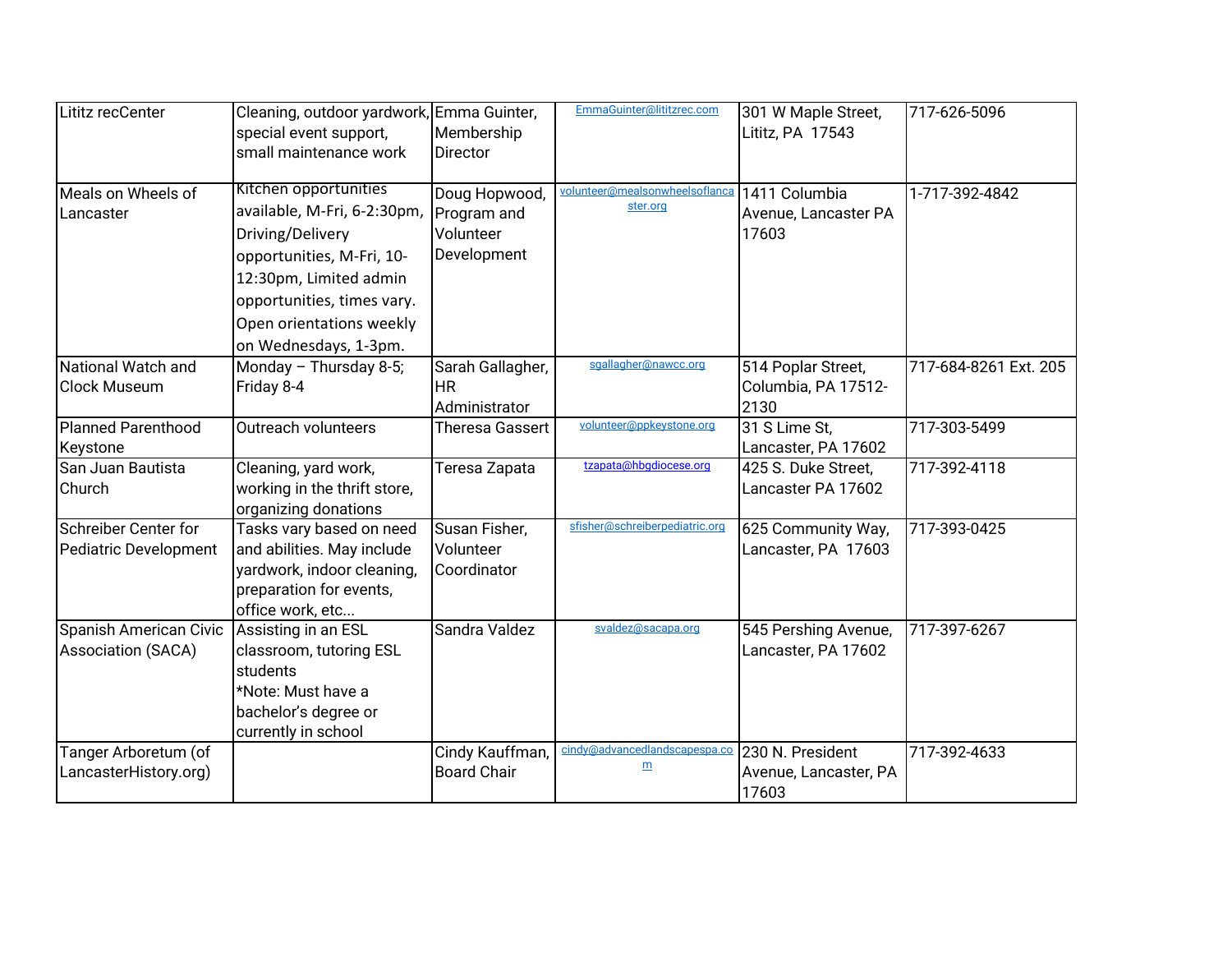| The Literacy Council of | Interior and exterior clean | Jenny Bair,      | jenny@literacysuccess.org                             | 407 Lafayette Street, | 717-295-5523  |
|-------------------------|-----------------------------|------------------|-------------------------------------------------------|-----------------------|---------------|
| Lancaster-Lebanon       | up, interior organizing     | Program          |                                                       | Lancaster PA 17603    |               |
|                         |                             | <b>Director</b>  |                                                       |                       |               |
| The Salvation Army,     |                             | Adrienne Kautz,  | adrienne_kautz@use.salvationarmy 131 S. Queen Street, |                       | 717-397-7565  |
| <b>Lancaster Corps</b>  |                             | Volunteer        | <u>.org</u>                                           | Lancaster, PA 17603   |               |
|                         |                             | Coordinator      |                                                       |                       |               |
| Water Street Mission    | Call to Inquire, dependent  | Volunteer Office | volunteer@wsm.org                                     | 210 S. Prince St.     | 1717-393-7709 |
|                         | upon COVID numbers          |                  |                                                       | Lancaster, PA 17603   | Ext./Option 5 |
|                         |                             |                  |                                                       |                       |               |